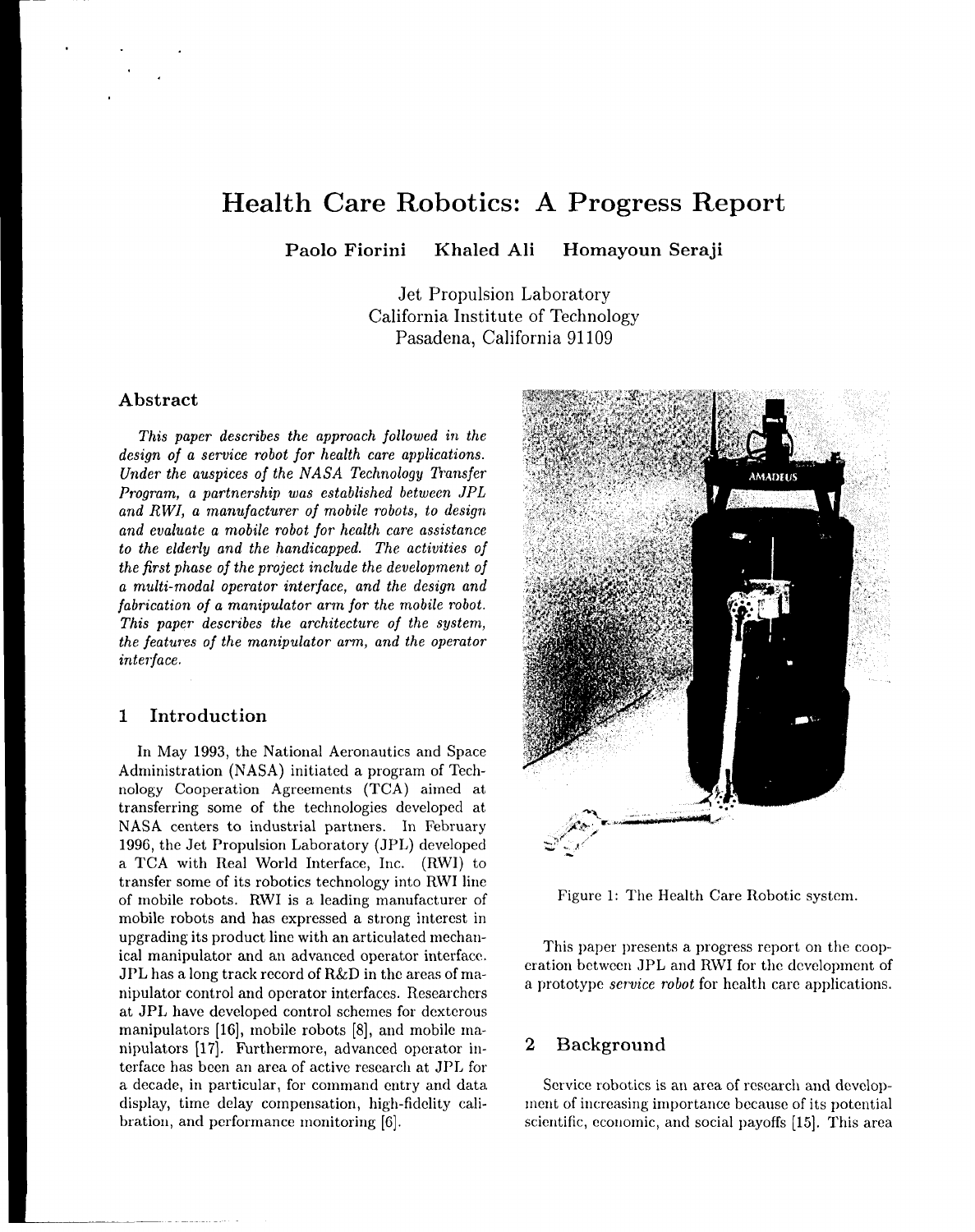includes robotic systems for tasks outside the industrial manufacturing arena, such as robots for sewers and electrical power tunnels inspection, robots for harvesting, construction robots, and health care robots. Technical challenges of service robotics are the unstructured environment of the applications, system reliability and serviceability, and autonomy during unsupervised operation. These robots will perform tasks that are too dangerous or demanding for humans, thus becoming tools for improving productivity and safety, rather than competitors in the workplace,

Among the many areas of service robotics, health care for assistance to the elderly and the handicapped is the one having the most promising potential. The current trend towards long-term care at home instead of in hospitals and convalescent homes, and the reduction of the staff in all medical organizations makes the development of new advanced tools for medical assistance particularly timely.

This need has not gone unnoticed, and several research projects in medical robotics are currently being pursued by academia and industry. In [4], the first commercial version of a delivery robot for hospital is described. It consists of a sensorized platform capable of unsupervised navigation in medical environments, equipped with beacons and visual markers. In [2], a prototype of a Mobile Robotic Unit for assistance to the disabled is described. This device consists of a mobile platform equipped with a dexterous manipulator, a stereo-camera and a sonar ring. The control is performed by a supervisory system connected to a graphical user interface. This system is currently being converted into a prototype suitable for testing in realistic environments. A concept of automatic medical support is described in [14], where the robotic device is the hospital room itself, equipped with sensors and actuators for recognizing, interpreting and acting upon the needs of the assisted person. Guiding principles for the design of assistive robotic systems are proposed in [9] and include the use of motion and voice commands for the robot, a distributed architecture of simple and robust devices, and enough intelligence to tolerate ambiguity and to cooperate with the user.

It is noticed in [3] that the involvement of potential users is one of the critical factors for the successful creation and utilization of a new technology. Particularly in the area of robotic systems for assisting the elderly and the handicapped, there is very little experience available to guide the design process, and most designers have no direct knowledge of the user needs. Furthermore, to ensure that there are no negative effect on the users health, the design must be developed



Figure 2: Health Care Robot system architecture,

in cooperation with health care professionals.

To overcome these difficulties, we relied on the advice and help of experts in long-term medical care, and carried out a preliminary investigation of the needs of this community for a robotic assistive device. The consensus reached on the health care robot is a small mobile platform equipped with a manipulator arm, a vision system, and a user interface, as shown in Figure 1. The mobile platform with its sensor systems is manufactured by RWI, and the manipulator arm and the user interface are designed and built by JPL. The system is designed with a set of functions that can be selected depending on the specific task and user, thus personalizing the performance of the robot to the specific user's needs.

In the following Section, we will first review the overall architecture of the health care robot. We briefly describe the mechanical manipulator designed for this project in Section 4. The main features of the user interface are described in Section 5. We conclude the paper with a brief discussion of this approach and with our plans for future research and developme:

#### *3* **System Overview**

The Health Care Robot (HCR) shown in Figure 1 consists of a mobile robotic platform manufactured by RWI, and an IBM-compatible personal computer (PC) serving as a control station. The PC software is the Windows95 operating system, selected for compatibility with commercial products, and the robot is controlled by an internal PC using the Linux operating system.

The robot is a B21 mobile platform manufactured by RWI and equipped with a color camera mounted on a pan-tilt head, and an array of ultrasound, infrared and contact sensors for autonomous navigation. The robot is powered by four lead-acid batteries providing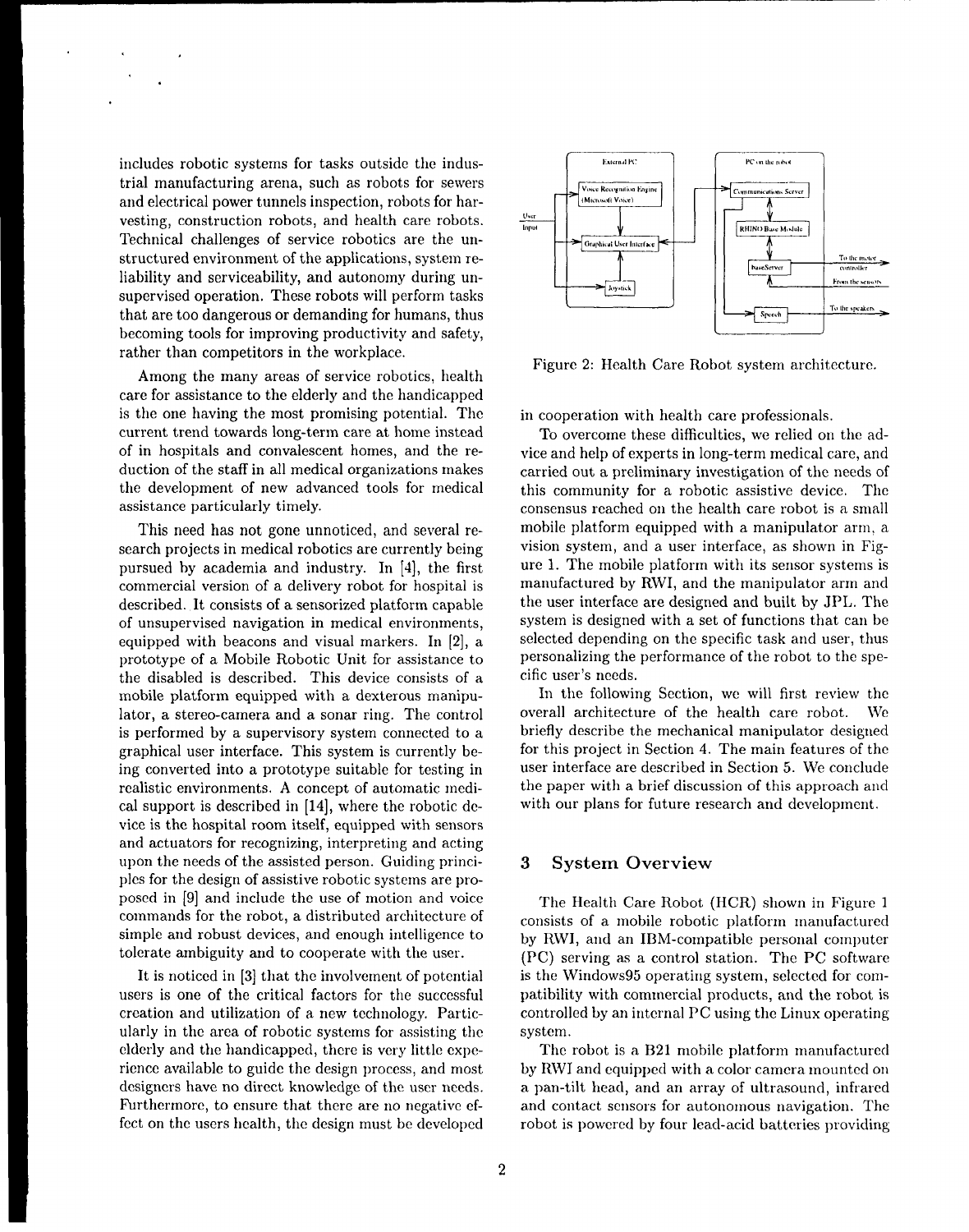6 hours of continuous operation [13].

Two layers of application programs control the motion and the input-output data on the robot. The lower level is called the Base Server, and consists of a collection of device drivers supplied by RWI performing low-level motion control and sensor data acquisition, The second layer is the Rhino package [1] developed at the University of Bonn (Germany), and providing high-level trajectory control and obstacle avoidance capabilities. Rhino accepts messages from other programs and from external sources. Depending on the message type and on its parameters, Rhino sends a command to the Base Server for execution.

A communication server handles all communication between the Rhino package and the control station. This program is necessary to ensure compatibility between Rhino and Windows95, since Rhino uses the interprocess communication system TCX [5], which is incompatible with Windows95. The overall structure of the software architecture is shown Figure 2.

The first phase of the Health Care Robot project consists of design and fabrication of a manipulator arm for the mobile platform, and development of a set of tools for the user interface, as decribed next.

# *4* **The Manipulator Arm**

Figures 1 and 3 show the manipulator arm in its unfolded and folded positions. The arm is equipped with six degrees-of-freedom (dof) and has a length of approximately  $1 \, m$ . The length of the arm and its mounting position on the mobile base enable the manipulator to sweep the floor in its elbow-down configuration, and reach a typical counter-top level with its elbow-up configuration. An object positioned in a volume of approximately 30 cm  $\times$  50 cm  $\times$  120 cm, located at a distance 30 cm from the mobile base, can be reached by the arm with sufficient dexterity to permit delicate and precise actions.

The gripper actuator is located next to the actuator of the wrist pitch, so that the fingers can grasp an object with their internal surfaces as well as with their external surfaces. This feature allows the use of different finger profiles, suited for holding objects of different shapes and dimensions.

The key element of the manipulator is the gearmotor assembly powering each joint. This assembly is a modular configuration that can be scaled according to the design needs. The original design was developed for the *Rocky* 7 Mars Rover [18], and is used for the wrist pitch and yaw and the finger actuators.



Figure 3: The manipulator arm in its folded position.

The wrist roll design is derived from the Serpentine Manipulator developed at JPL [10]. The elbow and the shoulder joints are more powerful versions of the wrist joints, but still highly backdrivable and with zero backlash. We are currently in the process of mechanizing the arm with a small PC, following the approach described in [7].

# **5 The User Interface**

The user interface for the Health Care Robot, shown in Figure 4, displays the data collected by the robot and accepts different types of user commands.

Data from the robot include video images from the robot-mounted camera, sonars readings, position of the robot on a map of the environment, and voice commands. In addition, the interface can display imagcs from other sources, such as a rcrnote physician or a relative, connected via video-conferencing.

The data-entry portion of the Graphical User Interface is shown in Figure 5, and consists of five components: voice interface, velocity control, status indi-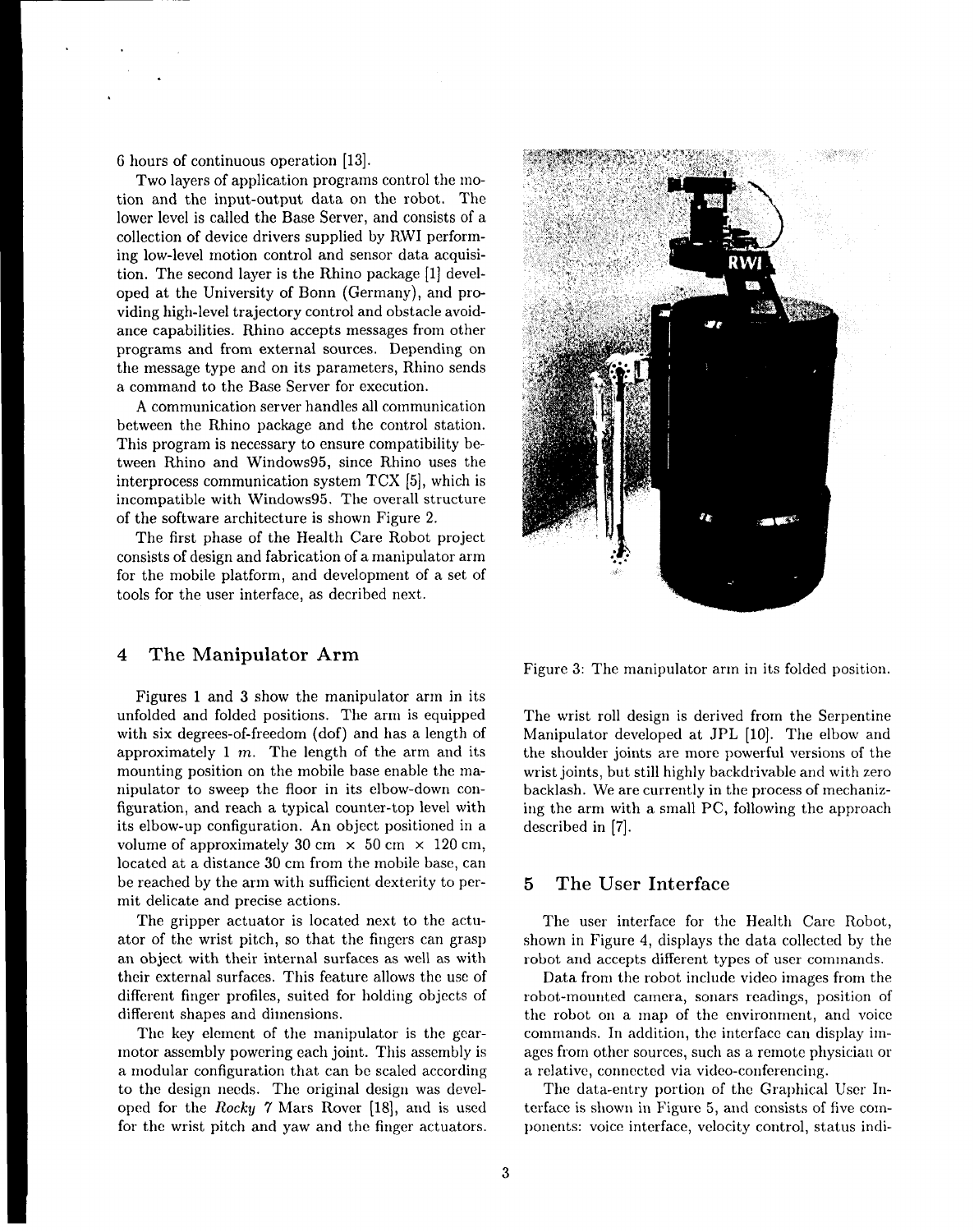

Figure 4: The mobile robot and the operator interface.

cater, sonar display, and voice/joystick control mode selection.

Currently, the two main modes for controlling the robot are voice commands and joystick inputs, selectable by checking the *Use Joystick* check box. For the elderly and the handicapped, the usage of keyboard and mouse may present a difficult problem. Voice input as the main control modality offers several advantages:  $(i)$  it is a natural means of communication, *(ii)* in certain cases of disability, it is the only communication channel available,  $(iii)$  it requires no physical linkage, and  $(iv)$  it can be readily optimized to the user's personal needs. For people with reasonable manual control, a joystick represents a good alternative to voice commands. The motion control is aided by the video feedback from the robot camera, which always points towards the direction of motion. The user has a direct view of the environment in front of the robot, and a good perception of possible obsta-Cles.

Additional methods for commanding the robot will become more important when map registration and self-localization capabilities are available. For example, a map of the environment showing the location of the robot will allow the user to specify the target position with the mouse, relying on the robot to autonomously plan and execute the trajectory. It will also be possibile to specify a target by voice commands.

The following sections give a more detailed description of the components of the user interface.

#### 5.1 **Feedback to the User**

The main source of information about the environment surrounding the robot is the output of the color camera installed on the robot. We are currently experimenting with two methods for sending images in real-time from the robot to the control station. The first method uses the eXceed package [11] for creating an  $X$  client on the control station to display the camera images. Since images are transmitted without any compression, this method provides only sub-Hertz refresh rate. We are also experimenting with the Vic video-conferencing software [12] which uses the Intra-H .261 compression scheme, and achieves refresh rates of up to 30 frames per second.

A second type of visual feedback is provided by displaying two maps of the robot environment. The bottom square of Figure 5 represents the robot position on the map of a laboratory room, whereas the top square of the Figure shows a map relative to a coordinate frame fixed to the robot. This map displays the robot's sonar readings as rays emanating from the circle representing the robot. The length of each ray represents the distance measured by the corresponding sonar to an obstacle near the robot. Sonar readings are updated at a rate of about 1 *Hz.*

Robot status and voice commands are repeated to the user. The status is displayed by a text field, shown on top of Figure 5, and consisting of the last voice command or of the indication of joystick mode. Voice commands are also repeated back to the user for confirmation.

## *5.2* **Voice Commands**

The main command mode is the voice interface, whose core is a voice *recognition engine* carrying out the interpretation of the user's utterances. If a correct match is found, the function associated to the command is activated in the robot. At the present time, the voice interface recognizes the following commands: *Stop, Rotate Lcjt, Rotate Right, Turn Right,* Turn *Left, Left, Rig}it, Move Forward, Move Backward, Step Forward, Advance* 1 *to* 10, Go *To Sleep, Ready,* and *Attention.*

The *Rotate* and *Move* commands move the robot indefinitely until the *Stop* command is given. The *Turn* commands rotate the robot by 90°, whereas *Left* and *Right* turn the robot by 10°. *Step Forward* moves the robot forward .5 *my Aduancc 1 to* 10 m moves the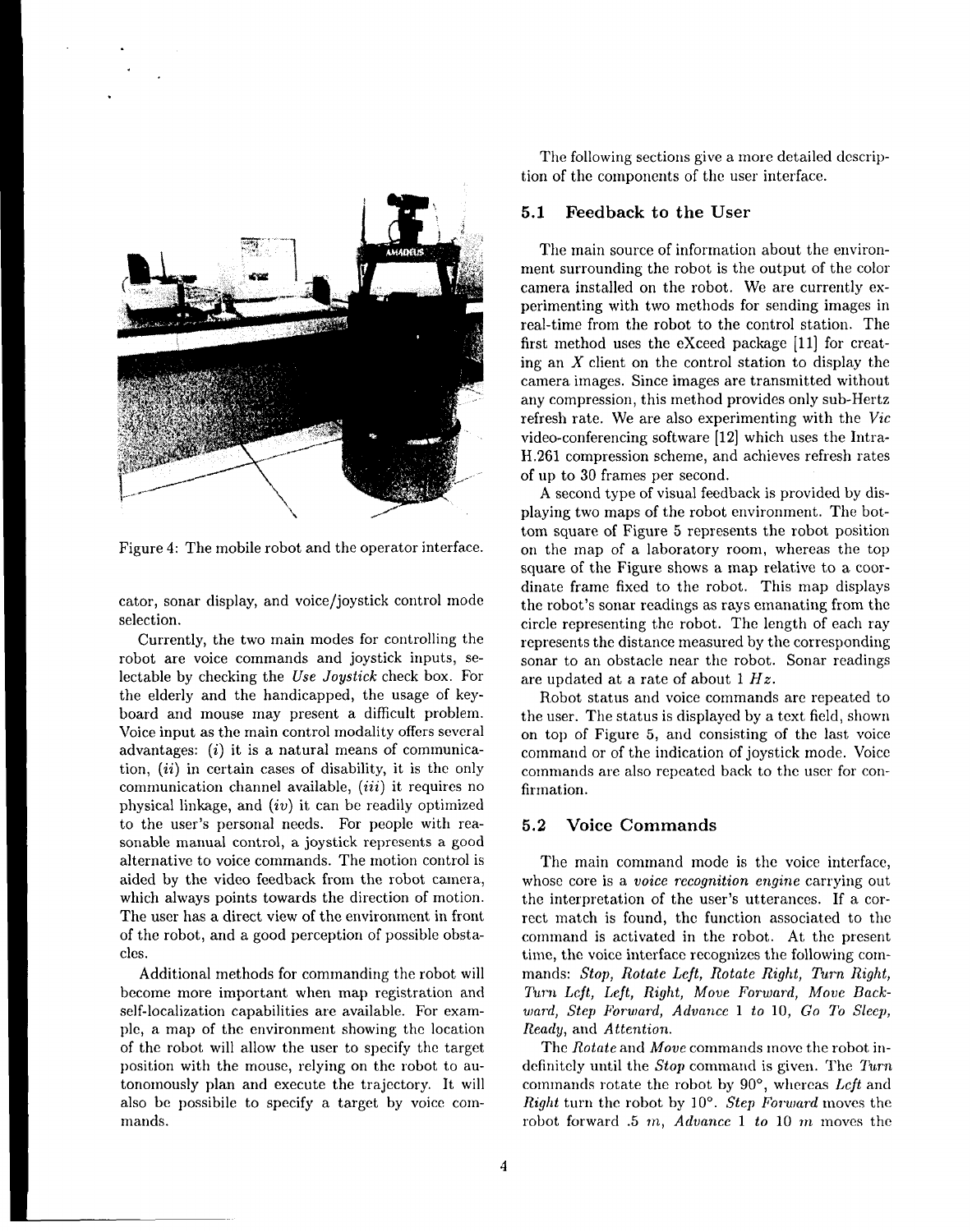

.

Figure 5: Health Care Robot Graphical User Interface.

robot forward by the number of meters given by the numerical parameter.

The voice interface is enabled by the Go *To Sleep, Ready,* and *Attention* commands. The *Sleep* command forces the voice interface to respond only to the *Ready* command, thus preventing background conversations from accidentally operating the robot. When asleep, the voice interface is enabled only by the sequence *Ready Attention,* thus providing a two-level safety protection. If the sequence is not received correctly, the robot returns to the sleeping state.

#### 5.3 Joystick **Commands**

Joysticks are commonly used control devices for motorized wheel chairs, and we included this control method in the HCR interface to capitalize on possible user's skills. The result is a virtual *wheelchair* behavior, which replaces the user's direct view of the environment with the images fed back by the robot camera.

The interface can be switched between voice and joystick command mode by clicking the lower-left button in the interface shown in Figure 5. The forwardbackward joystick motion corresponds to the forwardbackward motion of the robot, the side-to-side motion corresponds to the robot rotation, and a slider on the joystick is used for setting the robot velocity. Because of the non-holonomic constraint of the platform a diagonal motion is executed by first moving the joystick sideways to position the robot in the desired direction, and then by pushing the joystick forward to initiate the motion.

#### 5.4 **Mouse Commands**

This command mode is reserved for parameter setting, emergency stop, and map-based position commands. The two sliders shown in Figure 5 set the rotational and translational velocities of the robot when the interface is in voice mode. The Stop button in the graphical interface halts the robot, regardless of its current mode, thus providing an emergency stop capability similar to the stop switches on the robot.

Map-based position commands are initiated by positioning the cursor in the window displaying the map of the environment. The position of the cursor specifies the robot target. Then, by clicking the mouse button, the user can command the robot to reach the target. During motion, the robot autonomously avoids the obstacles along the path.

# **6 Conclusions**

This paper presents a progress report on our current work at JPL on mobile robots for the assistance to the elderly and the handicapped. We combined a mobile robotic platform with a 6-dof manipulator arm, and developed a low-cost control station for operating the mobile robot. The control station is capable of interpreting voice, joystick, and mouse commands, and displays real-time images from the robot camera, a schematic map of the environment, and the reading of the robot ultrasonic sensors.

The proposed system responds to the needs of the health care community for a low-cost robotic aide which can perform simple home assistance functions, and selected tasks in medical facilities. We are currently in the process of evaluating the utility of the system and the accessibility of the control station with potential users of the robot, including administrators, medical personnel, and patients.

In the future, we plan to add more powerful inputoutput capabilities to the user interface, and to develop the relevant command, control and safety procedures for the mobile manipulator, and to demonstrate simple fetch-and-carry tasks under voice control.